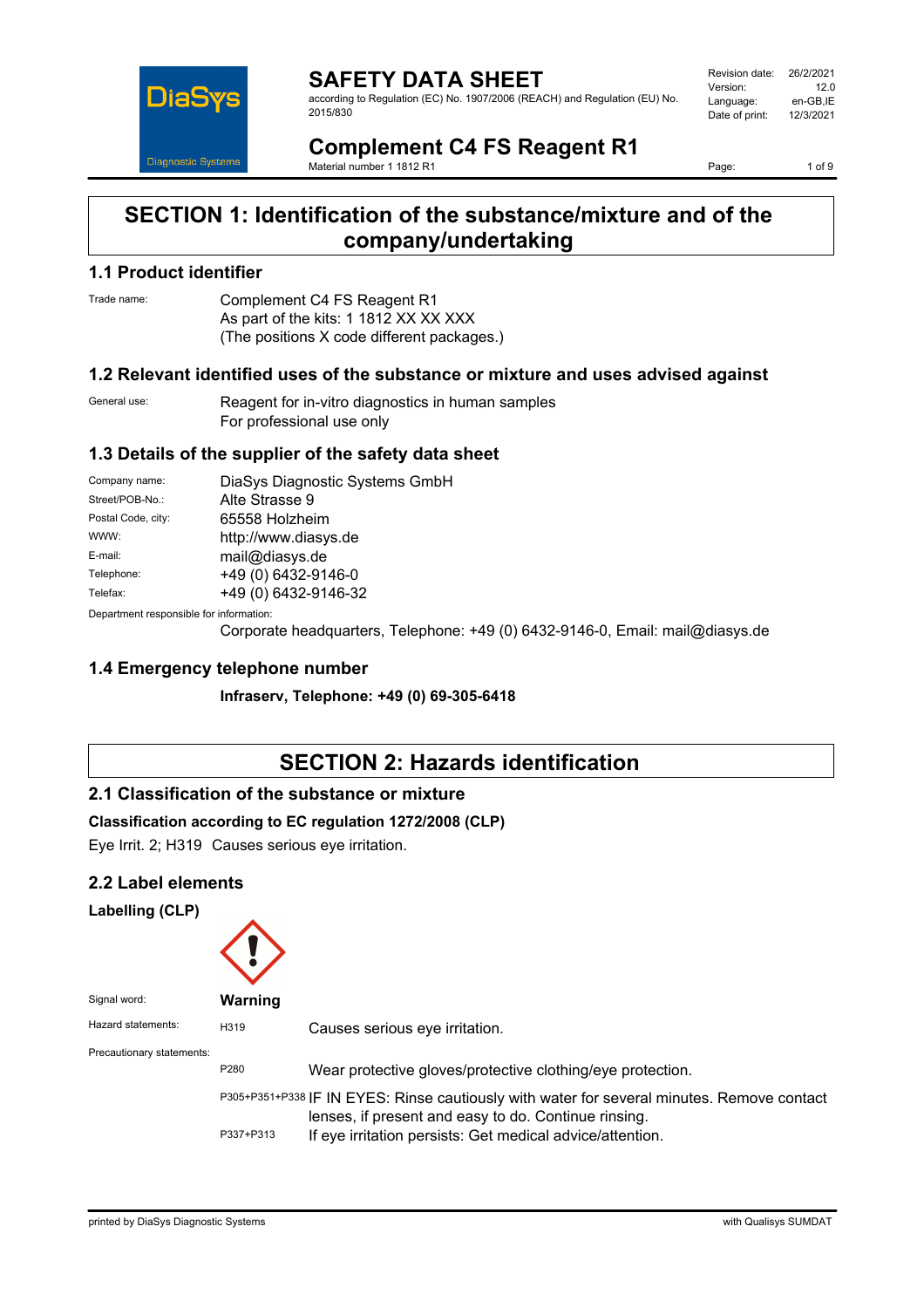

according to Regulation (EC) No. 1907/2006 (REACH) and Regulation (EU) No. 2015/830

| Revision date: | 26/2/2021 |
|----------------|-----------|
| Version:       | 12 O      |
| Language:      | en-GB.IE  |
| Date of print: | 12/3/2021 |
|                |           |

# **Complement C4 FS Reagent R1**

Material number 1 1812 R1

Page: 2 of 9

## **2.3 Other hazards**

No risks worthy of mention. Results of PBT and vPvB assessment:

No data available

# **SECTION 3: Composition / information on ingredients**

3.1 Substances: not applicable

### **3.2 Mixtures**

Hazardous ingredients:

Chemical characterisation: Aqueous solution of inorganic salts and organic compounds.

| Ingredient                           | Designation                          | Content | Classification                                                    |
|--------------------------------------|--------------------------------------|---------|-------------------------------------------------------------------|
| EC No.<br>500-002-6<br>CAS 9002-92-0 | Dodecan-1-ol, ethoxylated $\leq 2\%$ |         | Acute Tox. 4; H302. Eye Dam. 1; H318.<br>Aquatic Chronic 3; H412. |

Full text of H- and EUH-statements: see section 16.

Additional information: Contains polyethylene glycol. The maximum workplace exposure limits are, where necessary, listed in section 8.

Contains Sodium azide (0.95 g/L) as preservative.

# **SECTION 4: First aid measures**

## **4.1 Description of first aid measures**

General information: If medical advice is needed, have product container or label at hand.

In case of inhalation: Move victim to fresh air. If you feel unwell, seek medical advice.

Following skin contact: Take off contaminated clothing and wash it before reuse. Remove residues with water. In case of skin reactions, consult a physician.

After eye contact: Immediately flush eyes with plenty of flowing water for 10 to 15 minutes holding eyelids apart. Remove contact lenses, if present and easy to do. Continue rinsing. Subsequently seek the immediate attention of an ophthalmologist.

After swallowing: Rinse mouth thoroughly with water. Do not induce vomiting without medical advice. Have victim drink large quantities of water, with active charcoal if possible. Seek medical attention.

Never give anything by mouth to an unconscious person.

## **4.2 Most important symptoms and effects, both acute and delayed**

Causes serious eye irritation.

## **4.3 Indication of any immediate medical attention and special treatment needed**

Treat symptomatically.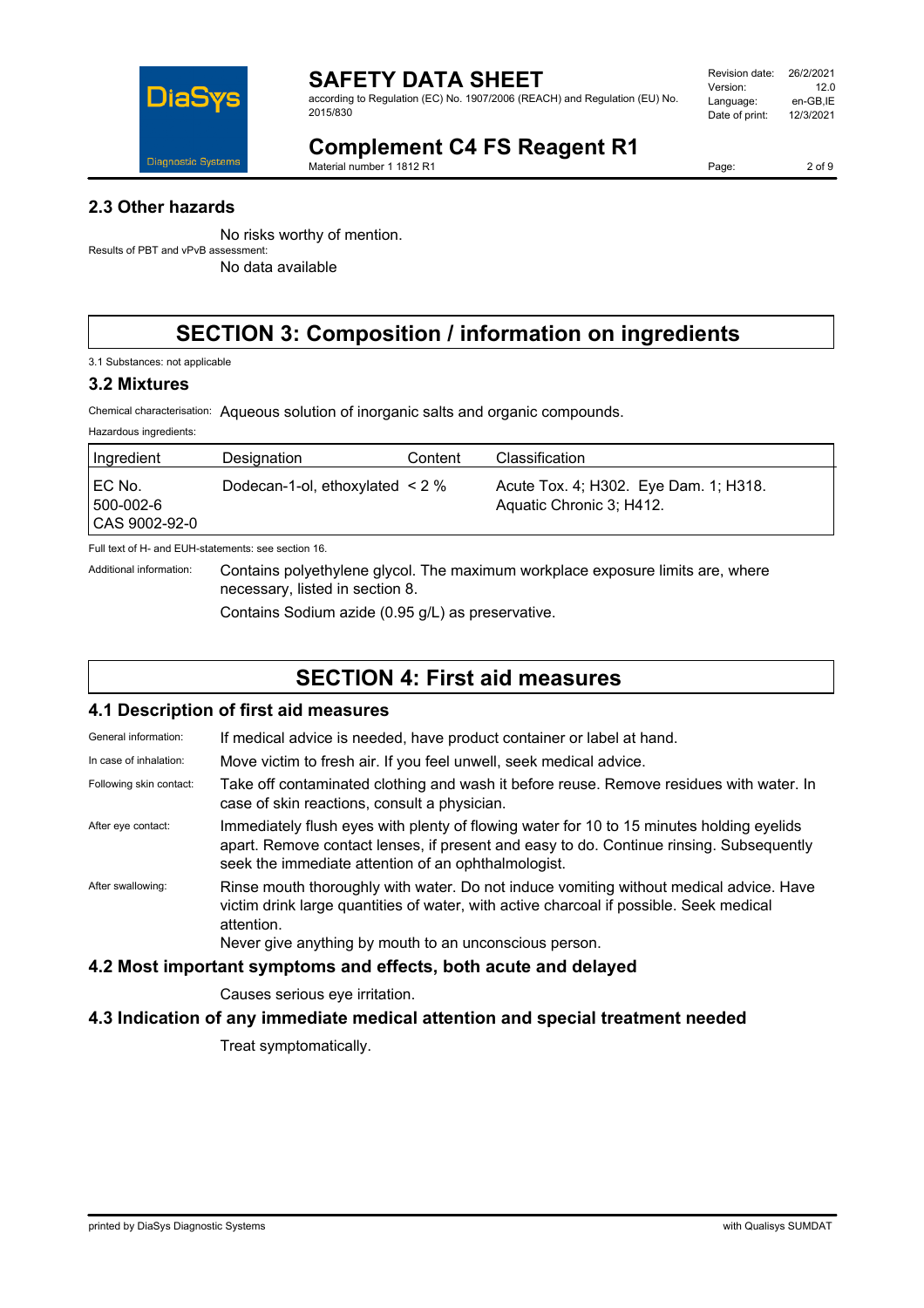

according to Regulation (EC) No. 1907/2006 (REACH) and Regulation (EU) No. 2015/830

Revision date: 26/2/2021 Version: 12.0<br>I anguage: مصر en-GB IE Language: en-GB,IE<br>Date of print: 12/3/2021 Date of print:

**Complement C4 FS Reagent R1** Material number 1 1812 R1

Page: 3 of 9

# **SECTION 5: Firefighting measures**

## **5.1 Extinguishing media**

Suitable extinguishing media:

Product is non-combustible. Extinguishing materials should therefore be selected according to surroundings.

### **5.2 Special hazards arising from the substance or mixture**

Fires in the immediate vicinity may cause the development of dangerous vapours. In case of fire may be liberated: Nitrogen oxides (NOx), carbon monoxide and carbon dioxide.

## **5.3 Advice for firefighters**

Special protective equipment for firefighters:

Wear self-contained breathing apparatus.

Additional information: Hazchem-Code: -

Do not allow fire water to penetrate into surface or ground water.

# **SECTION 6: Accidental release measures**

### **6.1 Personal precautions, protective equipment and emergency procedures**

Avoid contact with skin and eyes. Do not breathe vapours. Wear appropriate protective equipment. Provide adequate ventilation. Take off contaminated clothing and wash it before reuse. Keep unprotected people away.

### **6.2 Environmental precautions**

Do not allow to penetrate into soil, waterbodies or drains.

### **6.3 Methods and material for containment and cleaning up**

Soak up with absorbent materials such as sand, siliceus earth, acid- or universal binder. Store in special closed containers and dispose of according to ordinance. Wash spill area with plenty of water.

### **6.4 Reference to other sections**

Refer additionally to section 8 and 13.

# **SECTION 7: Handling and storage**

### **7.1 Precautions for safe handling**

Advices on safe handling: Avoid contact with skin and eyes. Do not breathe vapours. Wear appropriate protective equipment. Keep all containers, equipment and working place clean. Provide adequate ventilation, and local exhaust as needed. Have eye wash bottle or eye rinse ready at work place. Take off contaminated clothing and wash it before reuse. When using do not eat or drink. Wash hands before breaks and after work.

## **7.2 Conditions for safe storage, including any incompatibilities**

Requirements for storerooms and containers:

Keep containers tightly closed and at a temperature between 2 °C and 8 °C. Protect from light. Keep sterile.

Hints on joint storage: Keep away from food, drink and animal feedingstuffs. Do not store together with strong acids or alkalis.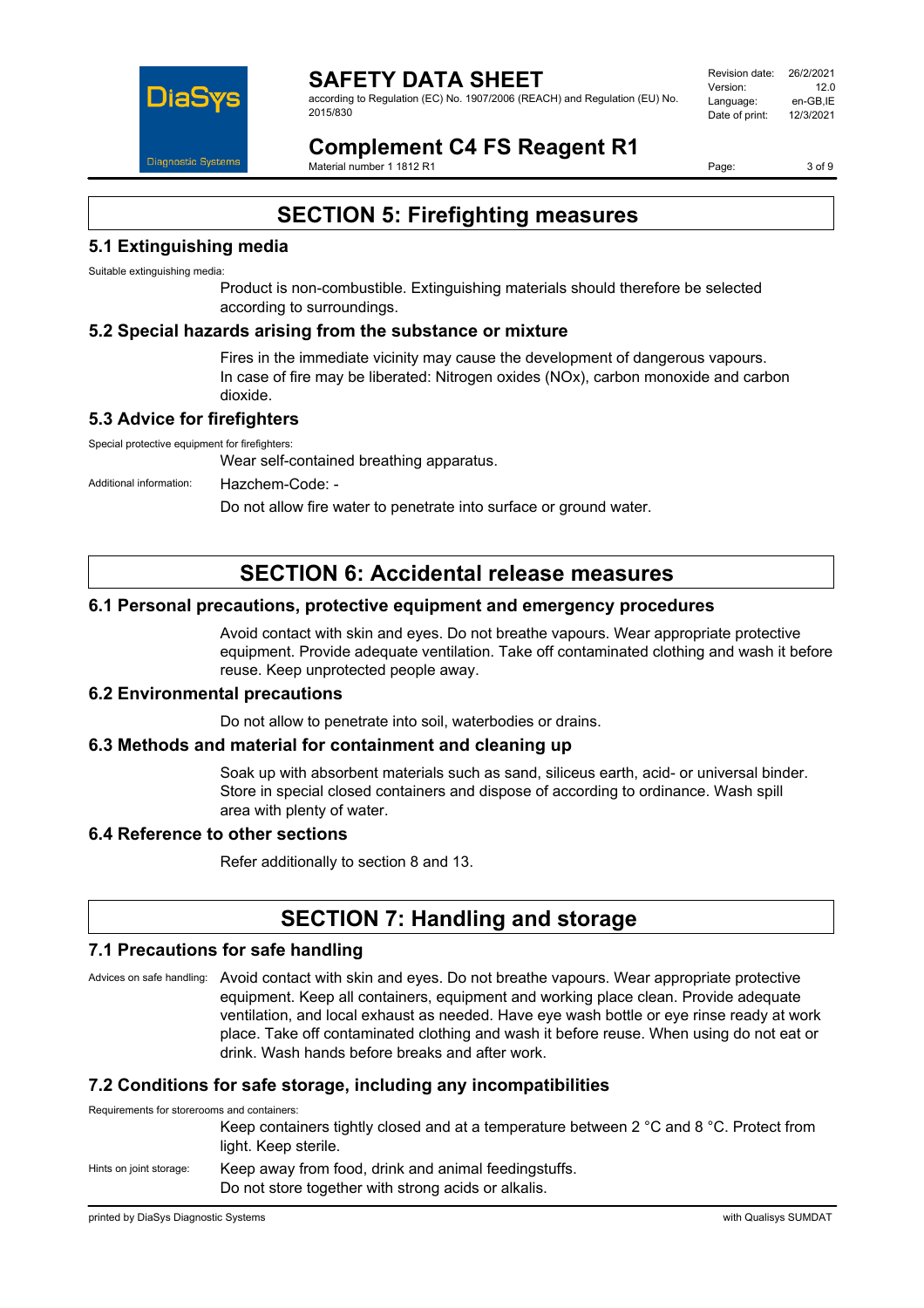

according to Regulation (EC) No. 1907/2006 (REACH) and Regulation (EU) No. 2015/830

| Revision date: | 26/2/2021 |
|----------------|-----------|
| Version:       | 12 በ      |
| Language:      | en-GB.IE  |
| Date of print: | 12/3/2021 |
|                |           |

# **Complement C4 FS Reagent R1**

Material number 1 1812 R1

Page: 4 of 9

### **7.3 Specific end use(s)**

No information available.

# **SECTION 8: Exposure controls/personal protection**

## **8.1 Control parameters**

Additional information: Contains no substances with occupational exposure limit values.

### **8.2 Exposure controls**

Provide good ventilation and/or an exhaust system in the work area.

### **Personal protection equipment**

### **Occupational exposure controls**

| Respiratory protection:                  | If vapours form, use respiratory protection.<br>Use filter type ABEK according to EN 14387.                                                                                                                                                              |
|------------------------------------------|----------------------------------------------------------------------------------------------------------------------------------------------------------------------------------------------------------------------------------------------------------|
| Hand protection:                         | Protective gloves according to EN 374.<br>Glove material: Nitrile rubber-Breakthrough time: >480 min.<br>Observe glove manufacturer's instructions concerning penetrability and breakthrough time.                                                       |
| Eye protection:                          | Tightly sealed goggles according to EN 166.                                                                                                                                                                                                              |
| Body protection:                         | Wear suitable protective clothing.                                                                                                                                                                                                                       |
| General protection and hygiene measures: |                                                                                                                                                                                                                                                          |
|                                          | Avoid contact with skin and eyes. Do not breathe vapours. Take off contaminated clothing<br>and wash it before reuse. Wash hands before breaks and after work. When using do not<br>eat or drink. Have eye wash bottle or eye rinse ready at work place. |

#### **Environmental exposure controls**

Refer to "6.2 Environmental precautions".

# **SECTION 9: Physical and chemical properties**

### **9.1 Information on basic physical and chemical properties**

| Appearance:                              | Physical state at 20 °C and 101.3 kPa: liquid<br>Colour: colourless, clear |
|------------------------------------------|----------------------------------------------------------------------------|
| Odour:                                   | weak, characteristic                                                       |
| Odour threshold:                         | No data available                                                          |
| pH:                                      | at 25 °C: 7.5                                                              |
| Melting point/freezing point:            | No data available                                                          |
| Initial boiling point and boiling range: | No data available                                                          |
| Flash point/flash point range:           | not combustible                                                            |
| Evaporation rate:                        | No data available                                                          |
| Flammability:                            | No data available                                                          |
| Explosion limits:                        | No data available                                                          |
| Vapour pressure:                         | No data available                                                          |
| Vapour density:                          | No data available                                                          |
| Density:                                 | at 20 °C: 1.017 g/mL                                                       |
| Water solubility:                        | completely miscible                                                        |

printed by DiaSys Diagnostic Systems with Qualisys SUMDAT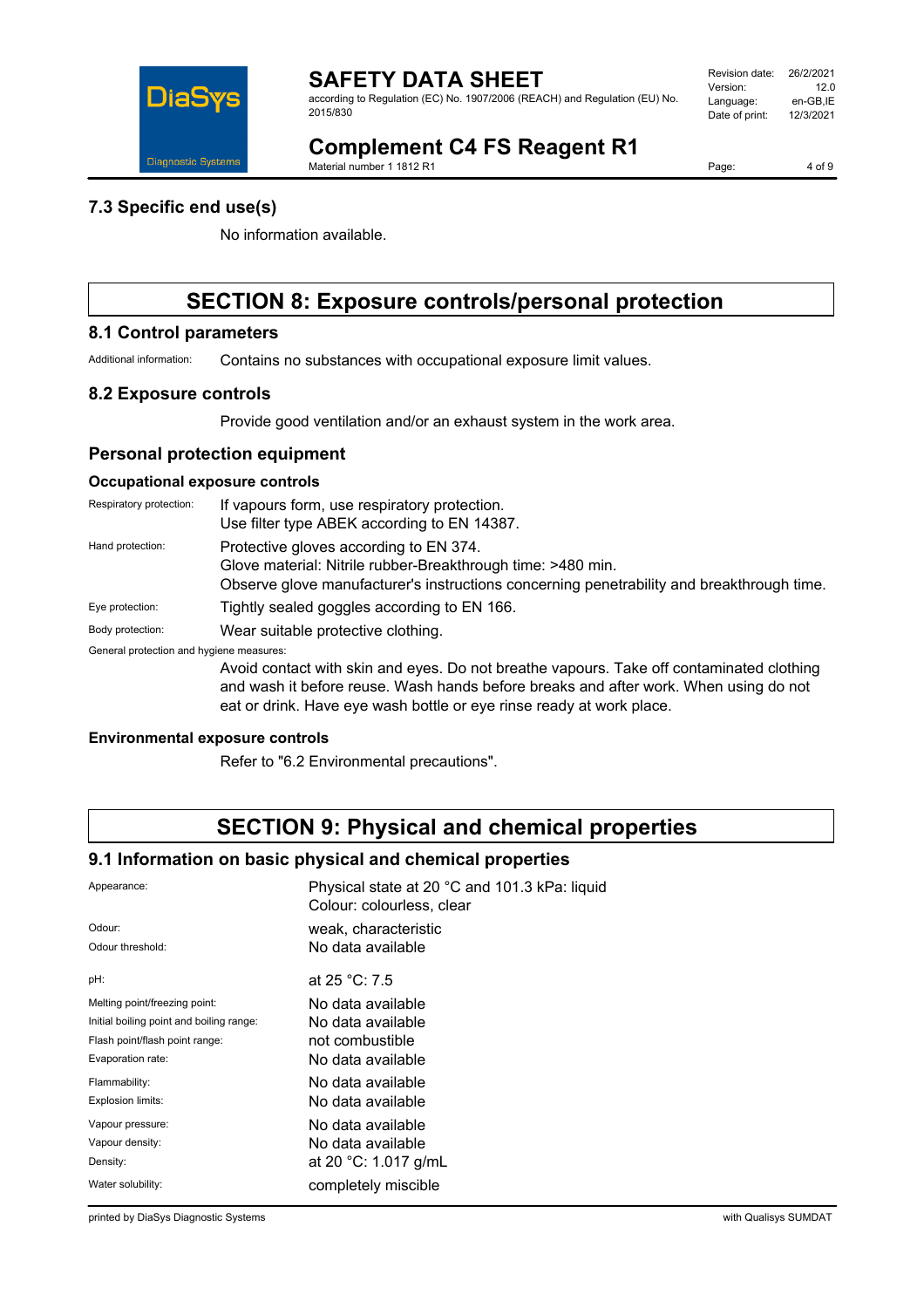

according to Regulation (EC) No. 1907/2006 (REACH) and Regulation (EU) No. 2015/830

| Revision date: | 26/2/2021 |
|----------------|-----------|
| Version:       | 12 O      |
| Language:      | en-GB.IE  |
| Date of print: | 12/3/2021 |
|                |           |

# **Complement C4 FS Reagent R1**

Material number 1 1812 R1

Page: 5 of 9

| Partition coefficient: n-octanol/water: | No data available |
|-----------------------------------------|-------------------|
| Auto-ignition temperature:              | No data available |
| Decomposition temperature:              | No data available |
| Viscosity, kinematic:                   | No data available |
| Explosive properties:                   | No data available |
| Oxidizing characteristics:              | No data available |

### **9.2 Other information**

Additional information: No data available

# **SECTION 10: Stability and reactivity**

## **10.1 Reactivity**

refer to 10.3

## **10.2 Chemical stability**

Stable under recommended storage conditions.

### **10.3 Possibility of hazardous reactions**

No hazardous reactions known.

### **10.4 Conditions to avoid**

Protect from frost, heat and sunlight.

### **10.5 Incompatible materials**

Strong acids, alkalis

### **10.6 Hazardous decomposition products**

No hazardous decomposition products when regulations for storage and handling are observed.

Thermal decomposition: No data available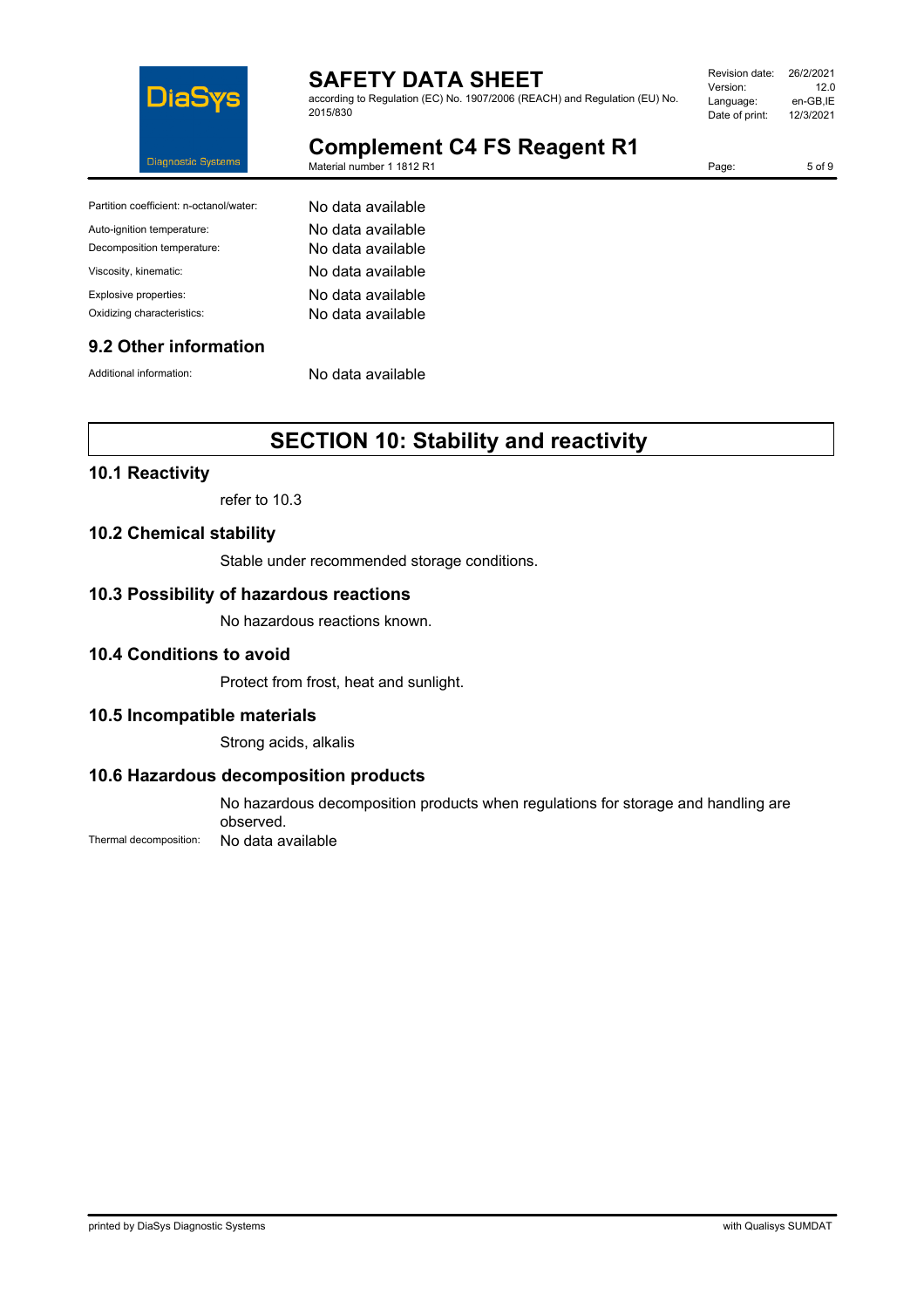

according to Regulation (EC) No. 1907/2006 (REACH) and Regulation (EU) No. 2015/830

| Revision date: | 26/2/2021 |
|----------------|-----------|
| Version:       | 12 O      |
| Language:      | en-GB.IE  |
| Date of print: | 12/3/2021 |
|                |           |

**Complement C4 FS Reagent R1** Material number 1 1812 R1

Page: 6 of 9

# **SECTION 11: Toxicological information**

### **11.1 Information on toxicological effects**

| Toxicological effects: | The statements are derived from the properties of the single components. No toxicological<br>data is available for the product as such.                                                                                                           |
|------------------------|---------------------------------------------------------------------------------------------------------------------------------------------------------------------------------------------------------------------------------------------------|
|                        | Acute toxicity (oral): Based on available data, the classification criteria are not met.<br>ATEmix (calculated): > 2,000 mg/kg May be harmful if swallowed.                                                                                       |
|                        | Acute toxicity (dermal): Lack of data.                                                                                                                                                                                                            |
|                        | Acute toxicity (inhalative): Lack of data.                                                                                                                                                                                                        |
|                        | Skin corrosion/irritation: Based on available data, the classification criteria are not met.                                                                                                                                                      |
|                        | Serious eye damage/irritation: Eye Irrit. 2; H319 = Causes serious eye irritation.                                                                                                                                                                |
|                        | Sensitisation to the respiratory tract: Lack of data.                                                                                                                                                                                             |
|                        | Skin sensitisation: Lack of data.                                                                                                                                                                                                                 |
|                        | Germ cell mutagenicity/Genotoxicity: Lack of data.                                                                                                                                                                                                |
|                        | Carcinogenicity: Lack of data.                                                                                                                                                                                                                    |
|                        | Reproductive toxicity: Lack of data.                                                                                                                                                                                                              |
|                        | Effects on or via lactation: Lack of data.                                                                                                                                                                                                        |
|                        | Specific target organ toxicity (single exposure): Lack of data.                                                                                                                                                                                   |
|                        | Specific target organ toxicity (repeated exposure): Lack of data.                                                                                                                                                                                 |
|                        | Aspiration hazard: Lack of data.                                                                                                                                                                                                                  |
| Other information:     | Contains Sodium azide (0.95 g/L):<br>After resorption of toxic quantities: headache, dizziness, nausea, cough, vomiting,<br>spasms, breathing paralysis, CNS disorders, low blood pressure, cardiovascular failure,<br>unconsciousness, collapse. |
|                        | Information about Dodecan-1-ol, ethoxylated:<br>LD50 Rat, oral: 1,000 mg/kg<br>LD50 human, oral: 500 - 5,000 mg/kg                                                                                                                                |
| <b>Symptoms</b>        |                                                                                                                                                                                                                                                   |

After eye contact: Upon direct contact with eyes may cause burning, tearing, redness.

# **SECTION 12: Ecological information**

### **12.1 Toxicity**

Further details: No data available

### **12.2 Persistence and degradability**

Further details: No data available

### **12.3 Bioaccumulative potential**

Partition coefficient: n-octanol/water:

No data available

### **12.4 Mobility in soil**

No data available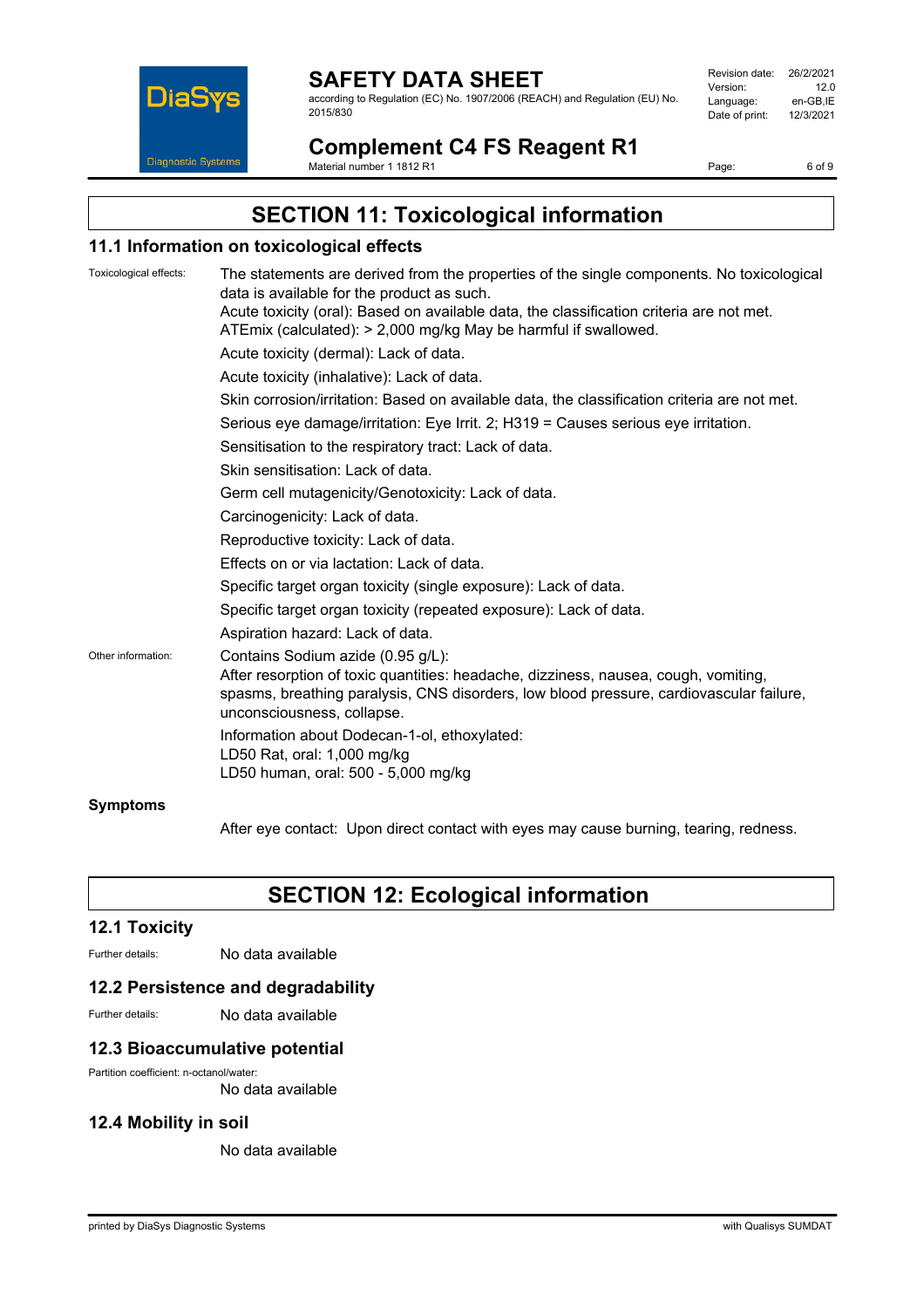

according to Regulation (EC) No. 1907/2006 (REACH) and Regulation (EU) No. 2015/830

| Revision date: | 26/2/2021 |
|----------------|-----------|
| Version:       | 12 O      |
| Language:      | en-GB.IE  |
| Date of print: | 12/3/2021 |
|                |           |

# **Complement C4 FS Reagent R1**

Material number 1 1812 R1

Page: 7 of 9

### **12.5 Results of PBT and vPvB assessment**

No data available

## **12.6 Other adverse effects**

General information: Do not allow to enter into ground-water, surface water or drains.

# **SECTION 13: Disposal considerations**

### **13.1 Waste treatment methods**

#### **Product**

| Waste key number: | 16 05 $06*$ = Laboratory chemicals, consisting of or containing hazardous substances,<br>including mixtures of laboratory chemicals.<br>* = Evidence for disposal must be provided. |  |
|-------------------|-------------------------------------------------------------------------------------------------------------------------------------------------------------------------------------|--|
| Recommendation:   | Special waste. Dispose of waste according to applicable legislation.                                                                                                                |  |
| Package           |                                                                                                                                                                                     |  |
| Waste key number: | 15 01 02 = Plastic packaging                                                                                                                                                        |  |
| Recommendation:   | Dispose of waste according to applicable legislation.<br>Non-contaminated packages may be recycled.                                                                                 |  |

# **SECTION 14: Transport information**

## **14.1 UN number**

ADR/RID, IMDG, IATA-DGR:

not applicable

### **14.2 UN proper shipping name**

ADR/RID, IMDG, IATA-DGR:

Not restricted

### **14.3 Transport hazard class(es)**

ADR/RID, IMDG, IATA-DGR:

not applicable

### **14.4 Packing group**

ADR/RID, IMDG, IATA-DGR:

not applicable

### **14.5 Environmental hazards**

Marine pollutant: no

### **14.6 Special precautions for user**

No dangerous good in sense of these transport regulations.

## **14.7 Transport in bulk according to Annex II of Marpol and the IBC Code**

No data available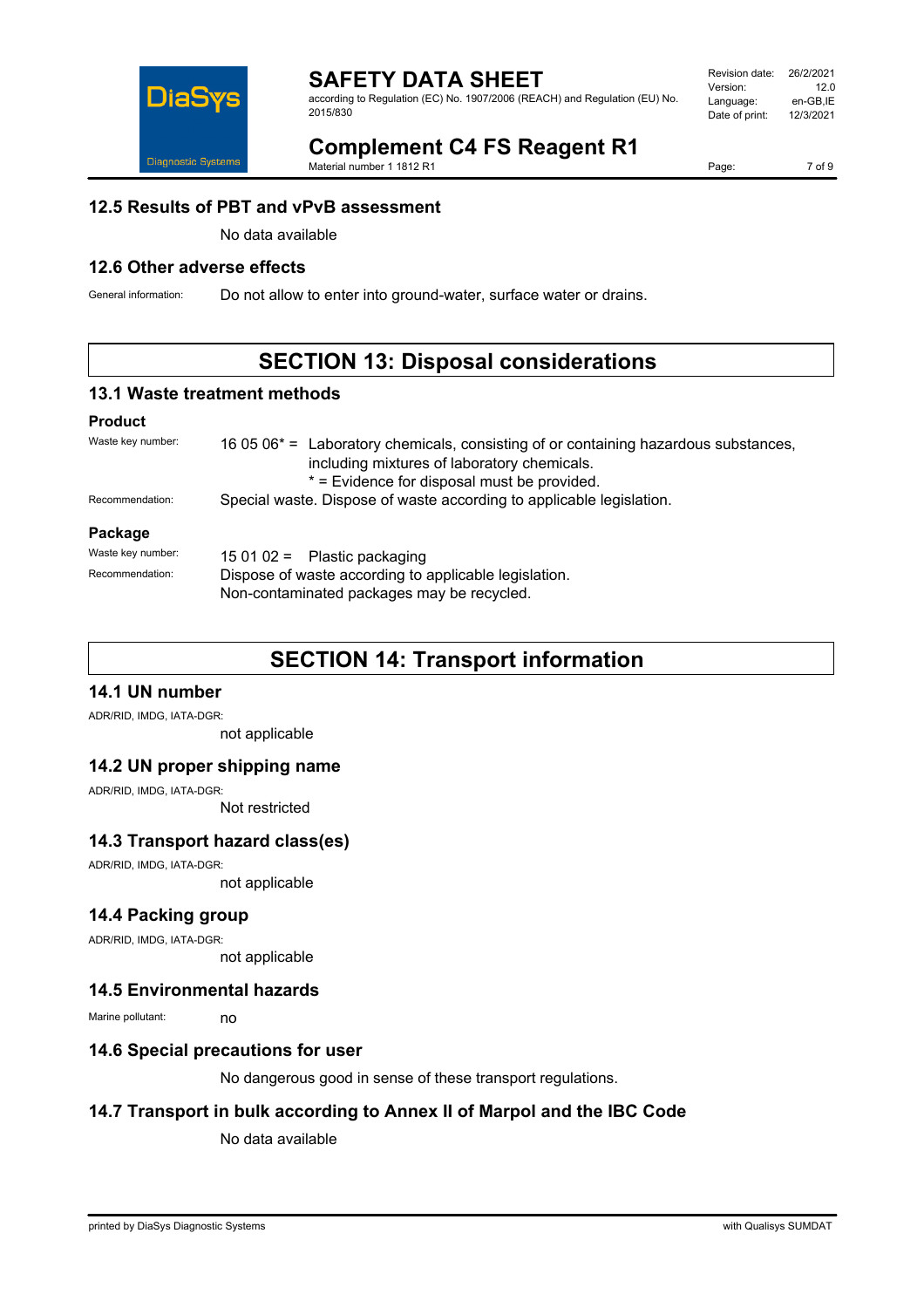

**SAFETY DATA SHEET** according to Regulation (EC) No. 1907/2006 (REACH) and Regulation (EU) No. 2015/830

Revision date: 26/2/2021<br>Version: 12.0 Version: 12.0<br>Language: en-GB,IE Language: en-GB,IE<br>Date of print: 12/3/2021 Date of print:

**Complement C4 FS Reagent R1** Material number 1 1812 R1

Page: 8 of 9

# **SECTION 15: Regulatory information**

### **15.1 Safety, health and environmental regulations/legislation specific for the substance or mixture**

#### **National regulations - Great Britain**

Hazchem-Code:

No data available

#### **National regulations - EC member states**

Further regulations, limitations and legal requirements:

Use restriction according to REACH annex XVII, no.: 3

### **15.2 Chemical Safety Assessment**

For this mixture a chemical safety assessment is not required.

# **SECTION 16: Other information**

#### **Further information**

Wording of the H-phrases under paragraph 2 and 3:

H302 = Harmful if swallowed.

- H318 = Causes serious eye damage.
- H319 = Causes serious eye irritation.
- H412 = Harmful to aquatic life with long lasting effects.